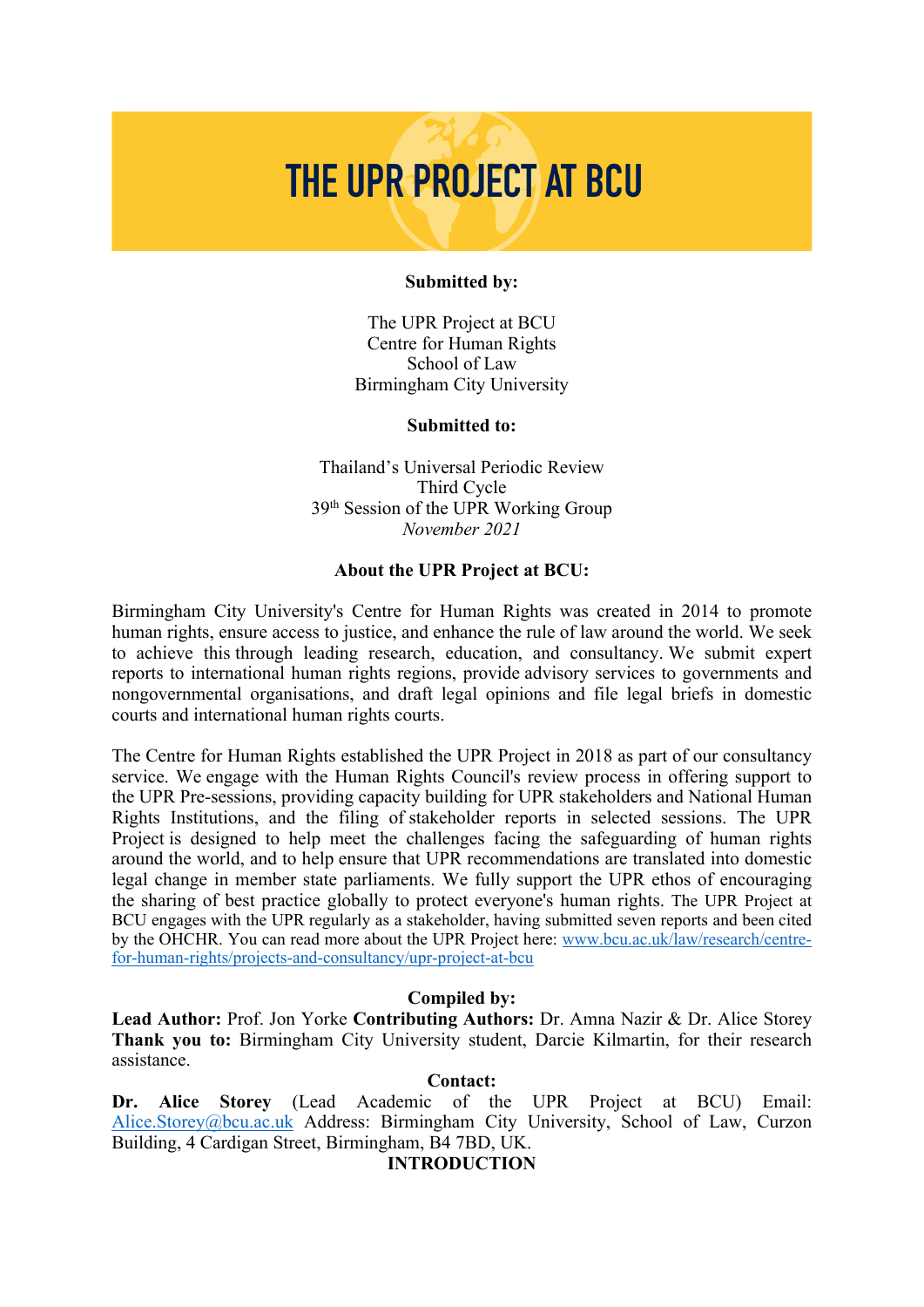1. Thailand has ratified seven of the nine core international human rights treaties, 1 and signed one. 2 This Stakeholder Report recommends that the governmen<sup>t</sup> make practical commitments in the third cycle of the UPR, for the abolition of the death penalty. We call for the initiation of an official moratorium on the death penalty, as <sup>a</sup> step towards domestic *de jure* abolition. This will enable Thailand to ratify the Second Optional Protocol to the ICCPR aiming at the abolition of the death penalty,<sup>3</sup> and subsequently join the abolitionist countries in the UNGA biennial vote in support of the Resolution on the moratorium on the use of the death penalty. Thailand would then contribute positively to worldwide abolition.

# **A. Thailand and International Law on the Death Penalty**

### *Thailand'<sup>s</sup> Capital Judicial Process*

- 2. Thailand'<sup>s</sup> last execution was in 2018 and so the country is considered to be retentionist. 4 The latest data from Amnesty International show that in 2019 there were 16+ death sentences, and 312 people on death row. 5 In 2003, lethal injection replaced death by firing squad as the method of execution.
- 3. Historically, the punishment was recognised in the Royal Decree on Criminal Offences in the Buddhist Era of 1895 (BE) or 1352 AD. 6 Leading to the modern-day, various amendments have been made to the capital legislation, and there have been periods in which the death penalty fell into disuse. The Criminal Code in 1957 provided for 31 capital offences which included various homicide, security offences, and economic crimes. The wide scope of capital offences has continued, with the current Criminal Code mandating 55 capital offences, including <sup>a</sup> widening of the punishment for drugs offences. 7
- 4. The Constitution of the Kingdom of Thailand (2017) provides for the protection of human dignity (s. 4, 26), and the right to life is protected in s. 28, with the enumeration of:

any act affecting the right or liberty in life or person shall not be permitted excep<sup>t</sup> on the grounds as provided by law. Torture, brutal acts or punishment by cruel or inhumane means shall not be permitted (s. 28).

- 5. The Criminal Code (as amended) endorses the constitutional exception in s. 28 for the imposition of the death penalty. The most recent execution was in 2018 which was nine years since the previous two executions in 2009, following <sup>a</sup> further six years since the previous execution in 2003.
- 6. The governmen<sup>t</sup> has provided important concessions concerning the abolition of the death penalty. After the outcome of Thailand'<sup>s</sup> UPR second cycle (detailed below in Section B), Thani Thongpakdi, Permanent Representative of Thailand to the UN, stated that, 'Thailand was committed to abolishing the death penalty, taking <sup>a</sup> step-by-step approach; the issue was also included in the Third National Action Plan on Human Rights.' 8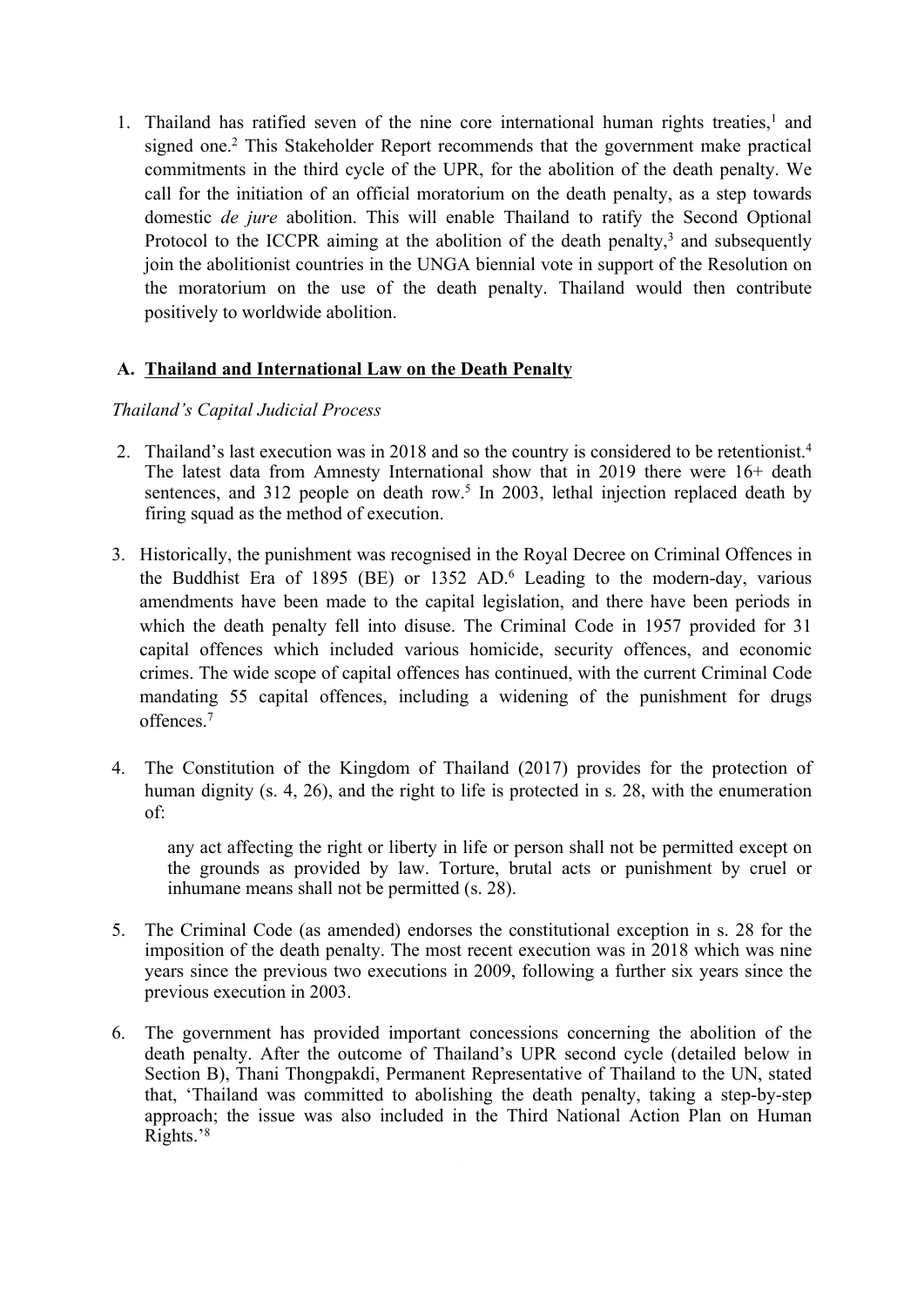# *International Law Promoting the Restriction and Abolition of the Death Penalty*

- 7. The United Nations has created <sup>a</sup> sophisticated framework for scrutinising the death penalty. Article 6 ICCPR, protects the right to life, Article 7 prohibits torture and inhumane punishment, and Article 14 provides for the right to a fair trial.<sup>9</sup> The Second Optional Protocol to the ICCPR rendered an opportunity to galvanise state abolition worldwide, 10 and the ECOSOC Safeguards Guaranteeing Protection of the Rights of Those Facing the Death Penalty provide enhanced procedural, trial, and appellate protections for capital defendants.<sup>11</sup>
- 8. This corpus of legal protection contributes to the abolitionist initiatives in the General Assembly,<sup>12</sup> the OHCHR Special Procedures including Country Mandates<sup>13</sup> and Thematic Mandates of the various Special Rapporteurs and Working Groups,<sup>14</sup> the quinquennial reporting to the Secretary General, 15 the Secretary General'<sup>s</sup> Question on the Death Penalty, <sup>16</sup> Human Rights Committee decisions, 17 and the Universal Periodic Review. 18
- 9. This intricate UN machinery was reflected in the Human Rights Council on 4 March 2015, during the high-level panel which, 'exchange[d] views on the questions of the death penalty, and [addressed] regional efforts aiming at…abolition.' <sup>19</sup> Mr. Joachim Rücker, President of the Human Rights Council, noticed the, 'major achievement,'<sup>20</sup> that <sup>a</sup> significant majority of countries around the world had, 'either abolished the death penalty, introduced <sup>a</sup> moratorium or did not practice it.' <sup>21</sup> Ms. Ruth Dreifuss, former President of the Swiss Confederation, affirmed, 'humanity had made considerable advances towards the universal abolition of the death penalty.<sup>22</sup> The panel concluded that in considering each of the human rights regions it is, 'possible to move gradually towards abolition through dialogue and advocacy,' and this is because the death penalty is, 'not about any particular culture or any religion.' <sup>23</sup> Abolition of the death penalty is therefore <sup>a</sup> universal ideal.
- 10. On 26 February 2019 an HRC high-level panel focused on the associated human rights violations and concluded:

[i]t is fundamentally unjust for <sup>a</sup> State to decide who deserved to live and who did not…the panel encouraged societies to seek reconciliation rather than meeting violence with violence by applying the death penalty.<sup>24</sup>

11. Reflecting this abolitionist focus, the General Comment on the Right to Life<sup>25</sup> provides an interpretive methodology and concerning ICCPR Article 6(6), which states, '[n]othing in this article shall be invoked to delay or to preven<sup>t</sup> the abolition of capital punishment,' it: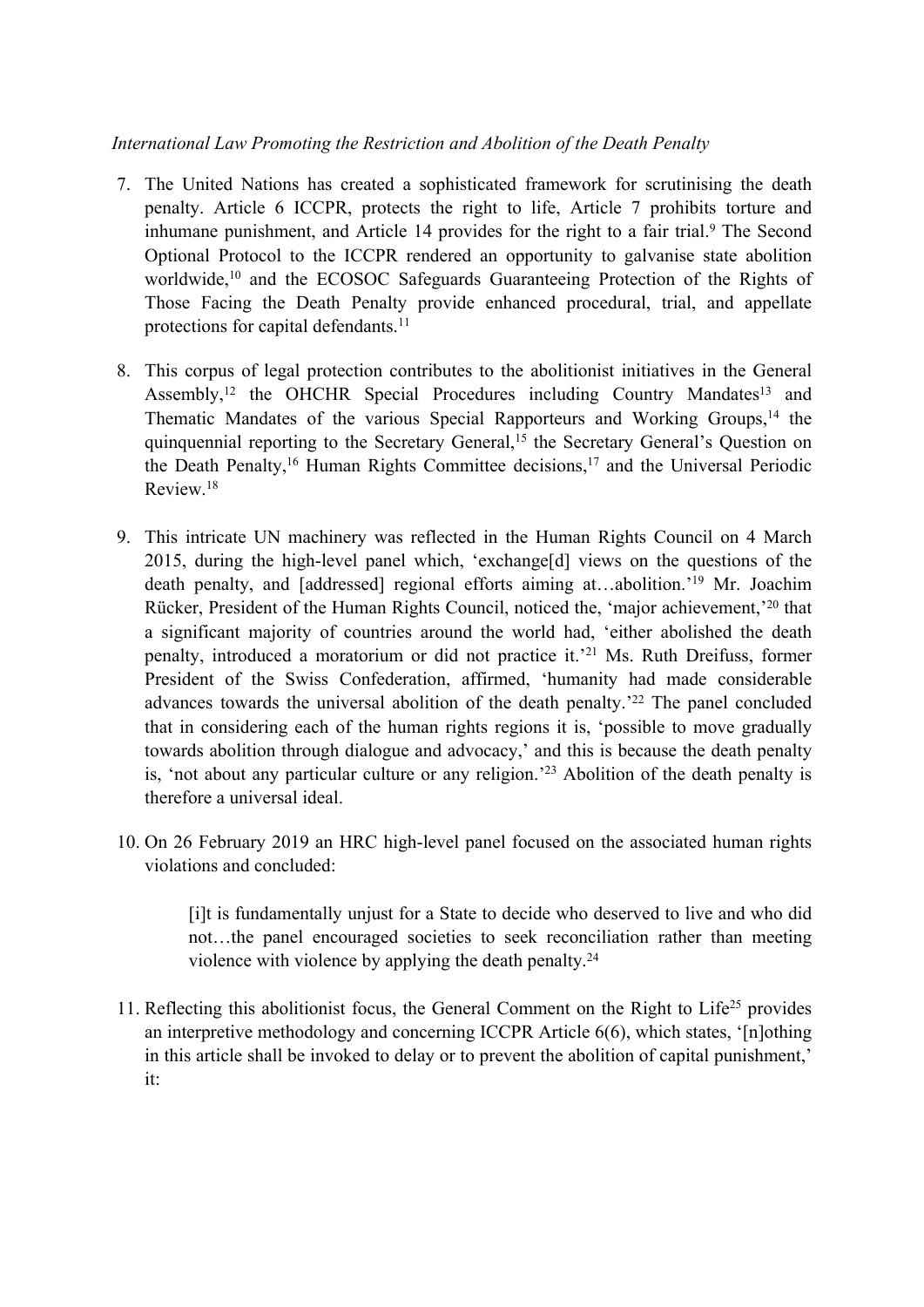reaffirms the position that States parties that are not ye<sup>t</sup> totally abolitionist should be on an irrevocable path towards complete eradication of the death penalty, de facto and de jure, in the foreseeable future. The death penalty cannot be reconciled with full respec<sup>t</sup> for the right to life, and abolition of the death penalty is both desirable […] and necessary for the enhancement of human dignity and progressive development of human rights. 26

12. Article 6(6) provides <sup>a</sup> time-limiting mechanism that is designed to neutralise the ability of member states to perpetually claim domestic legitimacy in <sup>a</sup> continued use of the death penalty. This is reflected in the growing international consensus against capital punishment, 27 as affirmed in the Human Rights Council'<sup>s</sup> Resolution 42/24 The question of the death penalty, on  $27^{\text{th}}$  September  $2019.^{28}$ 

## *Thailand and the UNGA Resolution on the moratorium on the use of the death penalty*

- 13. In the biennial vote of the UNGA Resolution on <sup>a</sup> moratorium on the use of the death penalty, Thailand had 'abstained' from the vote in 2010,<sup>29</sup> 2012,<sup>30</sup> 2014,<sup>31</sup> 2016,<sup>32</sup> 2018,<sup>33</sup> and 2020.<sup>34</sup> This demonstrates a solid shift away from the two votes 'against' in 2007<sup>35</sup> and 2008. 36
- 14. Thailand'<sup>s</sup> voting record is mirrored in the absence of suppor<sup>t</sup> for the Joint Permanent Missions' *note verbale* of dissociation in the objection to the Secretary General on the attempt to create a global moratorium, in 2011,<sup>37</sup> 2013,<sup>38</sup> 2015,<sup>39</sup> 2017,<sup>40</sup> and 2019.<sup>41</sup> The government had originally supported the *note verbale* in 2008<sup>42</sup> and 2009.<sup>43</sup>
- 15. Both the abstaining of the vote on the UNGA resolution and the lack of suppor<sup>t</sup> for the *note verbale* of dissociation provides <sup>a</sup> political platform to take the next step to suppor<sup>t</sup> the forthcoming vote on the resolution.

### *Thailand'<sup>s</sup> National Report and the Statements on the Death Penalty*

16. Thailand'<sup>s</sup> first cycle national repor<sup>t</sup> statement on the death penalty was:

Thailand has abolished the death penalty for persons below 18 years of age, and does not apply the death penalty on pregnan<sup>t</sup> women and persons with mental illness. The death penalty is imposed only on persons who have committed serious crimes, and royal pardons are sought and granted on various occasions whereby the death sentence is commuted to life imprisonment. Furthermore, Thailand attaches importance to the process of national consultation on the death penalty. 44

17. The government'<sup>s</sup> response to the death penalty recommendations in the first cycle was:

Thailand is embarking on <sup>a</sup> process of studying the possibility of abolishing the death penalty, in consultation with the public and relevant stakeholders. However, pending the completion of this consultation process, Thailand is unable to accep<sup>t</sup> recommendations to review or amend the law in regard to capital punishment, place <sup>a</sup> moratorium on or abolish the death penalty. 45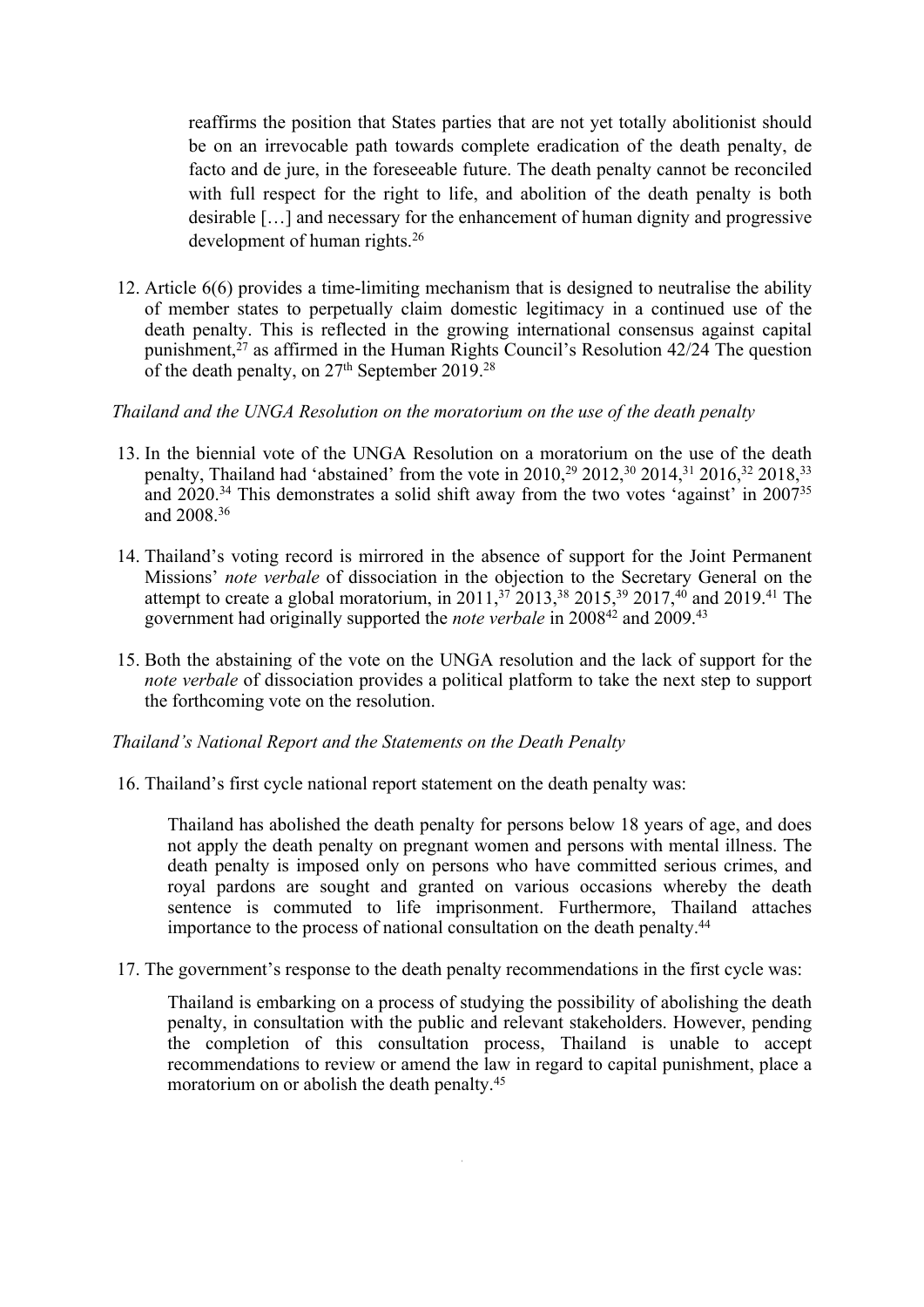18. Thailand'<sup>s</sup> second cycle review reveals <sup>a</sup> shift from <sup>a</sup> position of rejecting the recommendations on the possibility of abolishing the death penalty, to an acceptance of initiating processes for abolition. These changes from the first cycle to the second cycle are consistent with the shift in the vote on the UNGA Resolution on the moratorium on the use of the death penalty.

## **B. Implementation of Recommendations from Cycle Two in 2016**

- 19. Thailand received 249 recommendations in the second cycle of which 181 were supported and the decision was deferred on the remaining 68 recommendations.<sup>46</sup> Twenty-six recommendations focused on the death penalty and were provided by 32 countries. The governmen<sup>t</sup> 'supported' 6 recommendations, and 'noted' 20. Of the 6 it accepted, none have been implemented.
- 20. The Working Group Report provided the observation on Thailand'<sup>s</sup> consideration of the death penalty:

The Ministry of Justice started studying the possibility of abolishing the death penalty five years ago. The country'<sup>s</sup> intention was reaffirmed in the Third National Human Rights Plan. Despite varying public sentiment, the Ministry of Justice continues to look into the possibility of abolishing the death penalty.<sup>47</sup>

21. In response to the UPR recommendations to commute the death sentences with <sup>a</sup> view to abolishing the death penalty, Thailand stated:

The recommendation enjoys our support…and our intention to take steps towards the abolition of the death penalty as indicated in the 2<sup>nd</sup> and 3<sup>rd</sup> National Human Rights Plans. 48

22. Thailand also affirmed in its voluntary commitments:

Our intention to abolish the death penalty is reaffirmed in the 3<sup>rd</sup> National Human Rights Plan as well as by our acceptance of the recommendations 158.72-158.75 as they are in line with our position to take <sup>a</sup> step by step approach given there are still different public sentiments on this issue. In practice, the death penalty has not been imposed for almost <sup>a</sup> decade, with the last execution taking place in 2009. We note the recommendations 159.21-159.29 and will consider them in subsequent UPR cycles when our work reaches the stage of complete abolition.<sup>49</sup>

23. The Human Rights Council repor<sup>t</sup> of the thirty-third session noted:

Thailand had supported six more recommendations in line with the Government'<sup>s</sup> policies and the readiness of the line agencies, including…the recommendation contained in paragraph 159.30 to take steps towards the abolition of the death penalty. 50

24. These second cycle statements affirm there is <sup>a</sup> political intention to abolish the death penalty in Thailand, and the National Human Rights Commission of Thailand stated: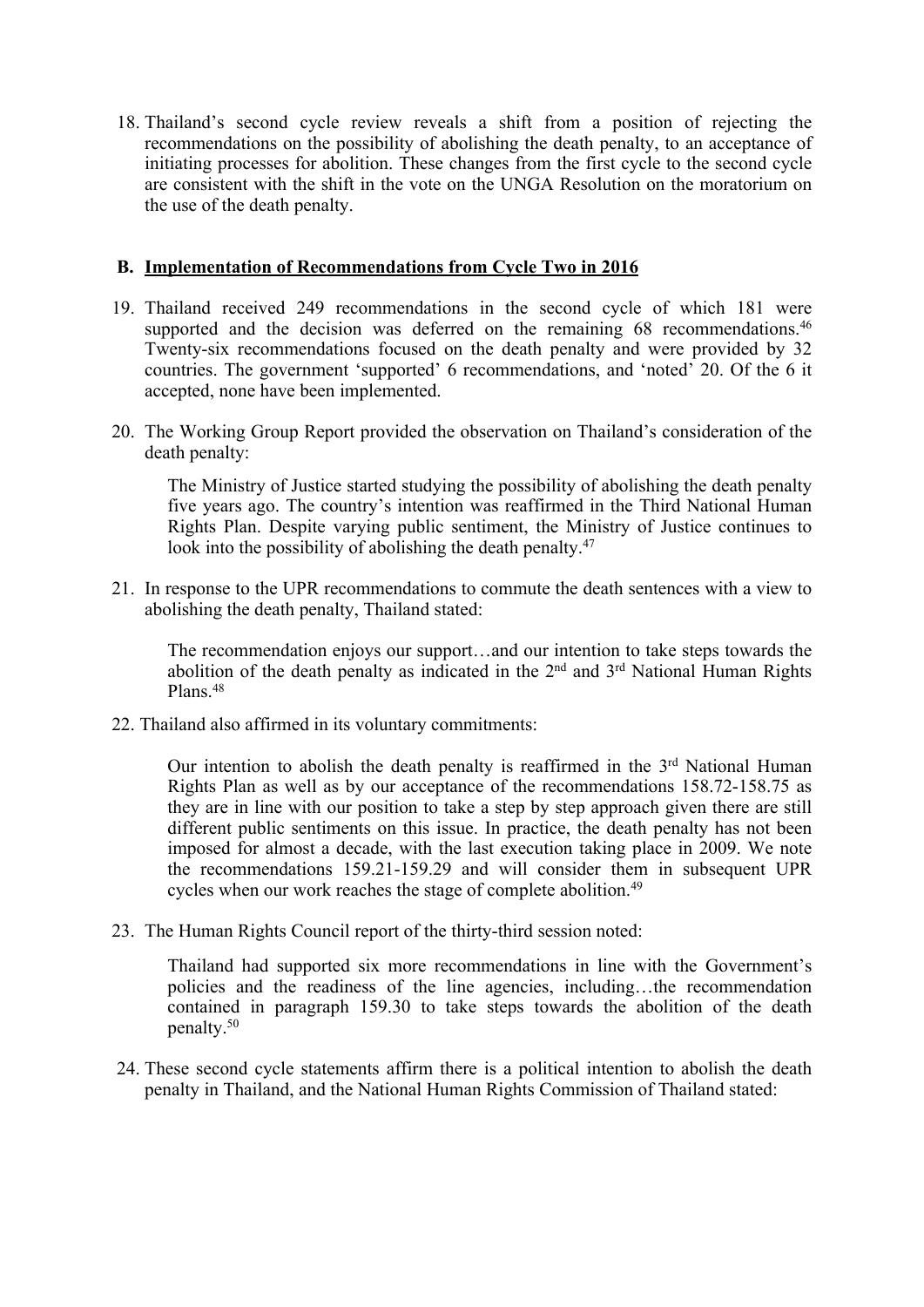The inclusion of the death penalty in the Third National Human Rights Plan (2014-2018) is <sup>a</sup> positive development and the NHRCT hopes that the governmen<sup>t</sup> will take steps to towards abolishing such punishment in the future.<sup>51</sup>

## *Reducing the Scope of the Death Penalty*

25. Six recommendations focused on reducing the scope of the death penalty to the most serious crimes. **Spain** (para. 159.26) recommended, '[e]liminate the death penalty for crimes that cannot be considered as most serious crimes such as economic ones,' and **Timor-Leste** (para. 159.27) '[c]onsider eliminating the clause that expands the use of the death penalty for economic crimes,' **Albania** (para. 159.29) '[r]epeal the clause expanding the use of the death penalty for economic crimes,' **Slovenia** (para. 158.72) '[r]eview the imposition of death penalty for offences related to drug trafficking,' **Uruguay** (para. 159.28) '[e]liminate the death penalty in the new anti-corruption law,' and **Ecuador** (para. 158.73) '[r]econsider the abolition of the death penalty as a sentence for various crimes.'

## *Recommendations Concerning De Jure Abolition*

26. Twelve recommendations focused on the process towards *de jure* abolition. **Mexico** (para. 159.16) called for Thailand to '[c]arry out the necessary legal reforms to fully abolish the death penalty,' **Paraguay** (para. 159.24) to '[i]mplement the full abolition of the death penalty,' and **Denmark** (para. 159.24) to '[a]bolish the death penalty by law.' **Georgia** (para. 158.74) recommended Thailand '[t]ake steps,' and **Madagascar** (para. 158.75) and **Togo** (para. 158.75) '[t]ake measures,' and **Brazil** (para. 158.75), '[t]ake concrete steps,' to abolish the death penalty. **Honduras** (159.24) recommended, '[a]bolish the death penalty,' **Slovakia** (para. 159.24) '[a]bolish immediately the death penalty,' **Paraguay** (para. 159.24) '[i]mplement the full abolition of the death penalty,' and **Chile** (para. 159.25) '[r]epeal the application of the death penalty in all areas.'

### *Recommendations Concerning an Official Moratorium on the Death Penalty*

27. As <sup>a</sup> significant step towards abolition, six recommendations called for Thailand to adopt an official moratorium on the death penalty. **Italy** (para. 159.21), **Australia** (para. 159.22), **Germany** (para. 159.22), **Iceland** (para. 159.23), **Portugal** (para. 159.23), and the **Plurinational State of Bolivia** (para. 159.23), proposed that <sup>a</sup> moratorium should be an initial policy step towards domestic abolition.

### *Recommendations concerning Thailand'<sup>s</sup> Adoption of International Law*

28. Five recommendations focused upon the ratification of the Second Optional Protocol. These can be read as building upon *de jure* abolition to incorporate the protocol for the country to contribute to the growing international rejection of the punishment. These were: **Namibia** (para. 159.1) **Montenegro, Panama, Poland, Portugal, Slovenia, Spain, Turkey** (para. 159.2), **Mexico** (para. 159.16), **Australia, Germany** (para. 159.22) and **Uruguay** (para. 159.28).

# **C. Further Points for Thailand to Consider**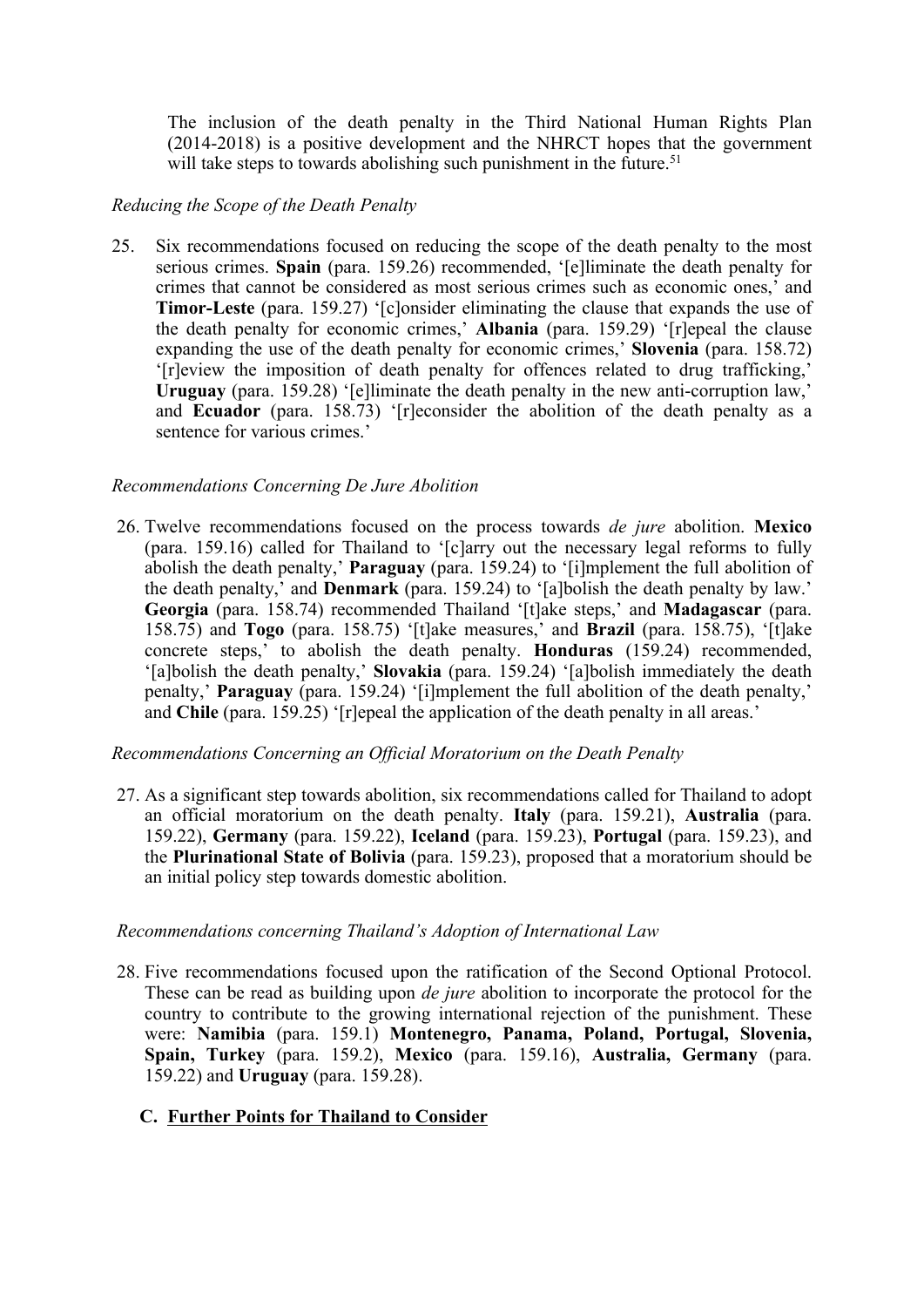## *The Role of the National Human Rights Institution*

29. The National Human Rights Institution (NHRI) of Thailand could advise the governmen<sup>t</sup> on the abolition process, provide public education on how capital punishment renders harmful effects upon society, and demonstrate its ineffectiveness as <sup>a</sup> penological policy on deterrence. Ten states recommended that Thailand ensures that the NHRI is in compliance with the Paris Principles. These included: **Egypt** (para. 158.38), **Indonesia** (158.40), **Paraguay** (158.41), **Poland** (158.42), **New Zealand** (158.43), **Portugal** (158.44), **Senegal** (158.45), **Australia** (158.46), **France** (158.47), and **Nepal** (158.48).

# *Adopting the UPR Recommendations to Enable the State to Benefit from Advances in Effective Penology*

- 30. The right to benefit from scientific advancement should apply to the progress in social science research on the death penalty. The UDHR, Article 27, states, '[e]veryone has the right freely to participate in the cultural life of the community, to enjoy the arts and to share in scientific advancement and its benefits,  $52$  and ICESCR Article 15 (1)(b) recognises the right of everyone. 'It lo enjoy the benefits of scientific progress and its applications.'
- 31. Roger Hood and Carolyn Hoyle have produced the leading social science and criminological investigations into the death penalty worldwide and have concluded:

Those who favour capital punishment 'in principle' have been faced with ye<sup>t</sup> more convincing evidence of the abuses, discrimination, mistakes, and inhumanity that appear inevitably to accompany it in practice. Some of them have set out on the ques<sup>t</sup> to find the key to <sup>a</sup> 'perfect' system in which no mistakes or injustices will occur. In our view, this ques<sup>t</sup> is chimerical. 53

32. Social science investigations demonstrate that reflecting appropriate governmen<sup>t</sup> means that whilst capital punishment could be created within <sup>a</sup> legitimate parliamentary process, 54 it is now clear that the application of the death penalty renders an illegitimate and inhumane outcome. 55

# *The Universal Periodic Review and the Sustainable Development Goals*

- 33. Thailand should consider adopting the UPR recommendations in an expression of mutual reinforcement of commitments to promote the Sustainable Development Goals. 56 The human rights values expressed in both the UPR and the SDGs can be weaved together to promote policy coherence. 57
- 34. SDG 16 provides for 'Strong Institutions and Access to Justice and Build Effective Institutions,' but the application of the death penalty is inconsistent with this goal.<sup>58</sup> SDG 16.1, aims to reduce death rates, promote equal access to justice, and protect fundamental freedoms, and to further this, SDG 16.A.1 identifies the importance of independent national human rights institutions. Consistent with this goal, Thailand should provide the National Human Rights Commission, with <sup>a</sup> mandate to advise on the legislative process for the abolition of the death penalty.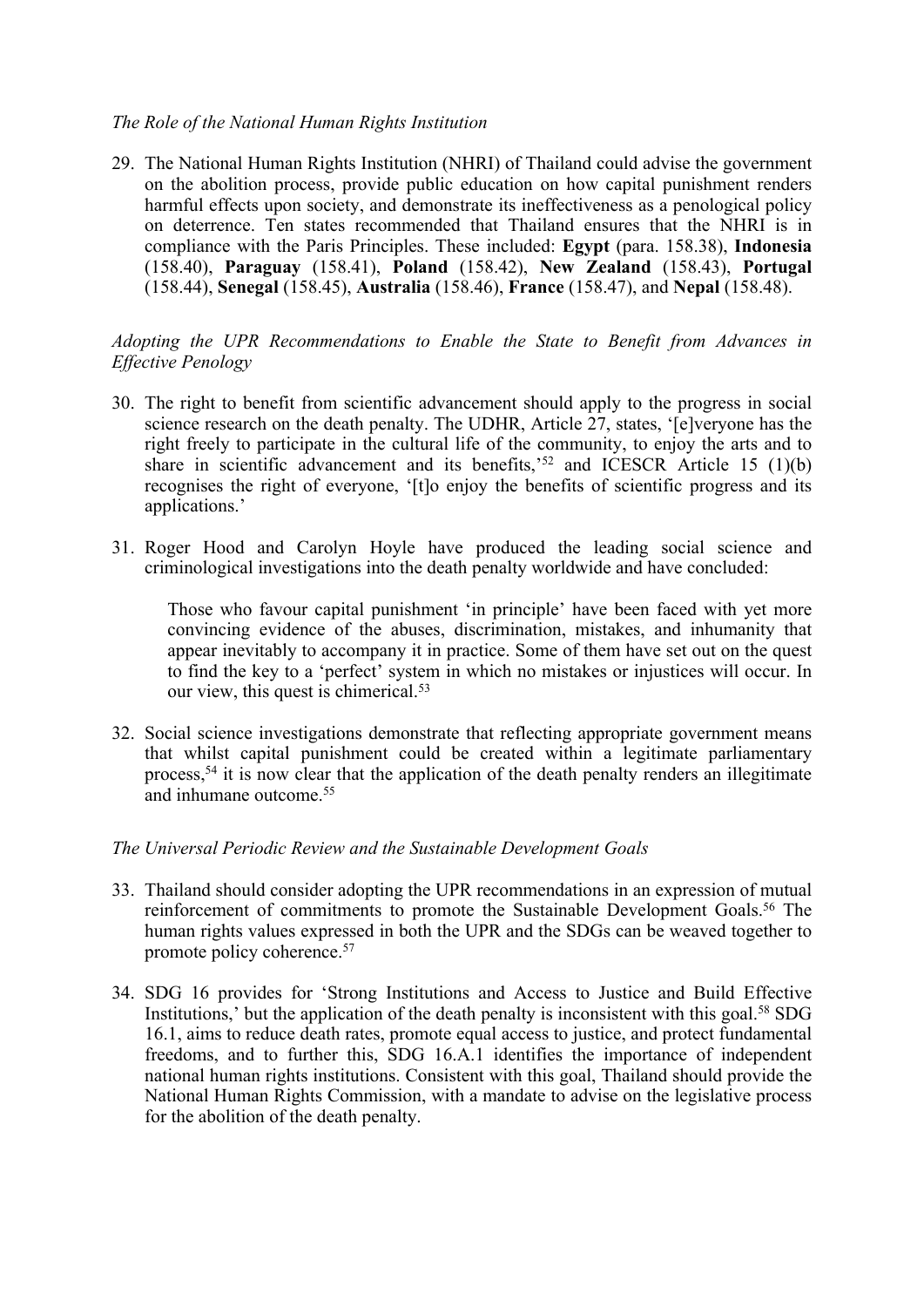35. The use of the death penalty does not signal legitimate strength in institutions, but renders counterproductive and inhumane consequences, including <sup>a</sup> brutalising effect upon society.

### **D. Recommendations**

The UPR Project at BCU recommends that the governmen<sup>t</sup> of Thailand should:

- i. Implement the recommendations from the second cycle of the UPR:
	- a. to adopt an official moratorium on the death penalty;
	- b. amend national legislation to abolish the punishment in all circumstances; and,
	- c. ratify the Second Optional Protocol to the ICCPR aiming at the abolition of the death penalty.
- ii. Provide the National Human Rights Commission with <sup>a</sup> mandate to advise on legislative amendment for abolition. This will include amending the Criminal Code, and an amendment to s. 28 of the Constitution. A recommended amendment to s. 28 is: 'A person shall enjoy the right and liberty in his or her life and person. No one shall be subject to the capital judicial process. The death penalty is abolished.'
- iii. Support the next vote on the UNGA Resolution on the moratorium on the use of the death penalty.
- iv. Enhance its suppor<sup>t</sup> for the Asia Pacific Forum of National Human Rights Institutions in their important contribution to the regional abolition of the death penalty.
- v. Accept UPR recommendations on the abolition of the death penalty, signalling Thailand'<sup>s</sup> affirmation of commitments to SDG 16 on strong institutions.

<sup>&</sup>lt;sup>1</sup> The core international treaties that Thailand has ratified are: International Covenant on Civil and Political Rights, (1976) 999 UNTS 171(ratified on 29 October 1996); International Covenant on Economic, Social and Cultural Rights, G.A. Res. 2200A (XXI) 16 December 1966 (ratified on 5 September 1999); Convention on the Rights of the Child, G.A. Res. 44/25, 20 November 1989 (ratified on 27 March 1992); Convention on the Elimination of All forms of Discrimination Against Women, New York, 18 December 1979 (ratified 9 August 1985); Convention on the Elimination of All Forms of Racal Discrimination, New York, 21 December 1965 (ratified on 28 January 2003); and, Convention on the Rights of Persons with Disabilities, New York, 13 December 2006 (ratified 29 July2008); and, the Convention against Torture and Other Cruel, Inhuman or Degrading Treatment or Punishment, G.A. Res. 39/46 10 December 1984 (ratified 2 October 2007).

<sup>&</sup>lt;sup>2</sup> Convention for the Protection of All Persons from Enforced Disappearance, New York, 23 December 2010; the International Convention on the Protection of the Rights of All Migrant Workers and members of Their Families, G.A. Res 45/158, 18 December 1990.

<sup>&</sup>lt;sup>3</sup> The Second Optional Protocol to the International Covenant on Civil and Political Rights, aiming at the abolition of the death penalty, G.A. Res 44/128 15 December 1989.

<sup>4</sup> Amnesty International, *Death Sentences and Executions 2019*, ACT 50/1847/2020 (Amnesty International, 2020), p. 55.

<sup>5</sup> Ibid., p. 21. 6 For <sup>a</sup> review of the history of the death penalty in Thailand see, *Report: The Death Penalty in Thailand*, International Federation on Human Rights and the Union for Civil Liberty, (March, 2005), p. 9.

<sup>&</sup>lt;sup>7</sup> See, Joint Submission prepared by the International Federation for Human Rights (FIDH) and the Union for Civil Liberty (UCL), 25<sup>th</sup> Session of the Working Group on the Universal Periodic Review, Human Rights Council, April 2016, para 10.

<sup>&</sup>lt;sup>8</sup> Human Rights Council adopts outcomes of Universal Periodic Review of Thailand and Ireland, Human Rights Council, 23 September 2016, https://www.ohchr.org/SP/NewsEvents/Pages/DisplayNews.aspx?NewsID=20572&LangID=E

<sup>9</sup> International Covenant on Civil and Political Rights (1976) 999 UNTS 171, Article 6 (right to life); Article 7 (the prohibition against torture and inhuman or degrading treatment or punishment); and Article 14 (the right to <sup>a</sup> fair trial and the principle of equality of arms).

<sup>&</sup>lt;sup>10</sup> The Second Optional Protocol to the International Covenant on Civil and Political Rights, aiming at the abolition of the death penalty, GA Res. 44/128, December 15, 1989.

<sup>&</sup>lt;sup>11</sup> See, Safeguards Guaranteeing Protection of the Rights of Those Facing the Death Penalty, Economic and Social Council Resolution, 1984/50; Additions to the Safeguards Guaranteeing Protection of the Rights of Those Facing the Death Penalty as Agreed by the Economic and Social Council Resolution 1989/64; and the Strengthening of the Safeguards Guaranteeing Protection of the Rights of Those Facing the Death Penalty as Agreed by the Economic Council Resolution 1996/15.

<sup>&</sup>lt;sup>12</sup> For example, see the UNGA Resolution on the moratorium on the use of the death penalty, UNGA Res A/RES/73/170 (17 December 2018).

<sup>13</sup> For example, the Independent Expert on the human rights situation in Sudan <http://www.ohchr.org/EN/Countries/AfricaRegion/Pages/SDIndex.aspx>.

<sup>14</sup> For example, the Special Rapporteur on Extrajudicial, Summary and Arbitrary Executions, <http://www.ohchr.org/EN/Issues/Executions/Pages/SRExecutionsIndex.aspx> , and the Special Rapporteur on Torture and other Cruel,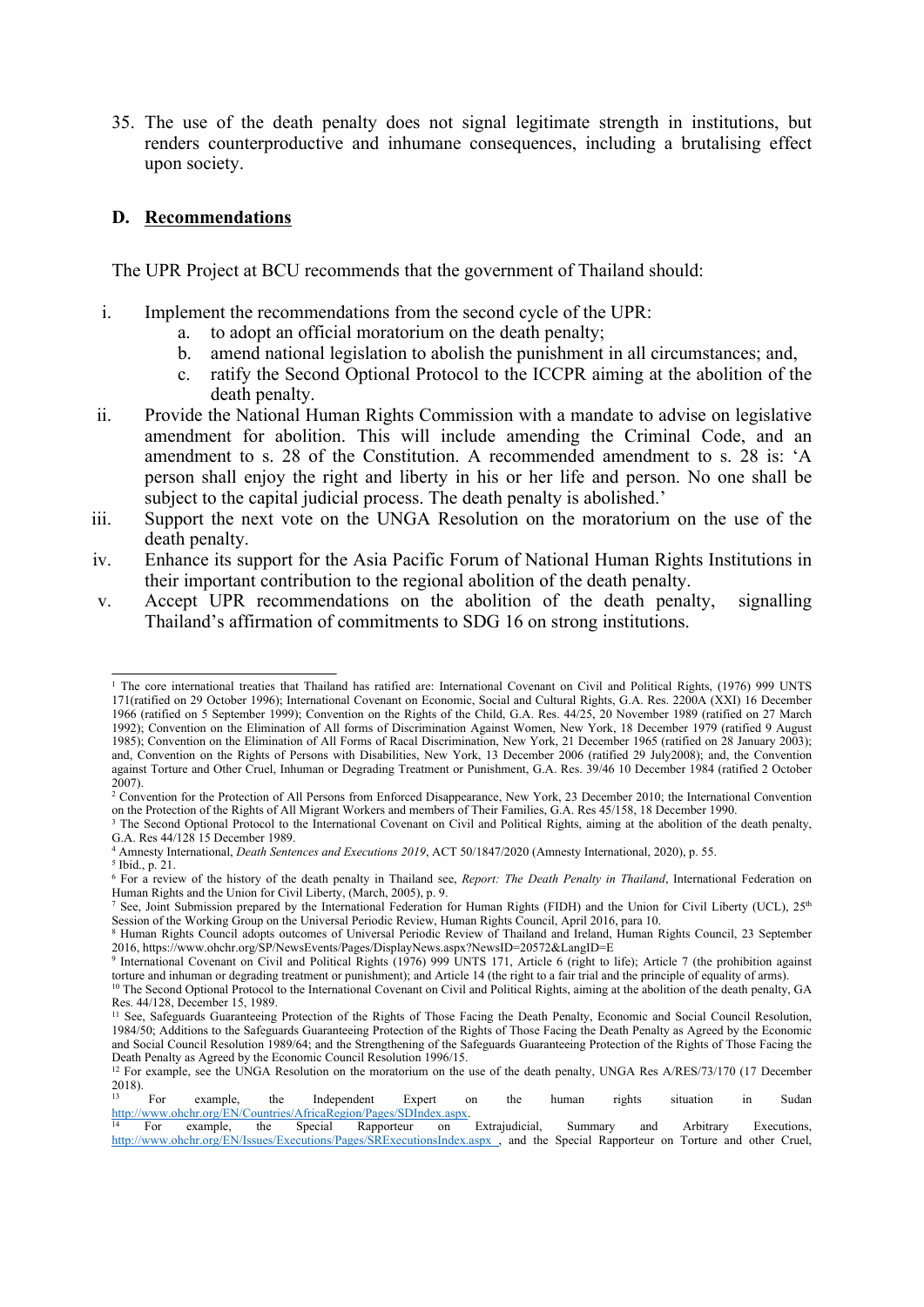Inhuman or Degrading Treatment or Punishment, <http://www.ohchr.org/EN/Issues/Torture/SRTorture/Pages/SRTortureIndex.aspx>.

<sup>15</sup> ECOSOC Capital Punishment and Implementation of the Safeguards Guaranteeing Protection of the Rights of those Facing the Death Penalty Report of the Secretary-General UN Doc E/2015/49 (13 April 2015).

<sup>17</sup> For example, Judge v. Canada, Communication No. 829/1998, U.N. Doc. CCPR/C/78/D/829/1998 (2003).

<sup>18</sup> UPR Info, Database: Death Penalty <https://www.upr-info.org/database/>

<sup>19</sup> High-level panel discussion on the question of the death penalty, Report of the United Nations High Commissioner for Human Rights, UNGA, A/HRC/30/21 (16 July 2015) p. 2

20 Ibid.

21 Ibid.

22 Ibid.

23 Ibid., p. 12.

<sup>24</sup> High-level panel discussion on the question of the death penalty, A/HRC/42/25, p. 10.

<sup>25</sup> General comment No. 36 (2018) on article 6 of the International Covenant on Civil and Political Rights, on the right to life, CCPR/C/GC/36, 30 October 2018.<br><sup>26</sup> Ibid., para. 50, p. 12.

<sup>27</sup> Amnesty International, stated, that at the end of 2018, more than two-thirds of the world's nations had "abolished the death penalty in law or practice," in, *Death Penalty in 2018: Facts and Figures*, (10 April 2019) <www.amnesty.org/en/latest/news/2019/04/death-penalty-factsand-figures-2018/>.

<sup>28</sup> Resolution 42/24 The question of the death penalty, A/HRC/RES/42/24, 8 October 2019.

<sup>29</sup> Resolution on the Moratorium on the use of the death penalty, UNGA Res. 65/206 <sup>21</sup> December 2010 *adopted by 109 votes to 41, with 35 abstentions*

<sup>30</sup> Resolution on the Moratorium on the use of the death penalty, UNGA Res. 67/176 20 December 2012, *adopted by <sup>111</sup> votes to 41, with 34 abstention*<sup>s</sup>

<sup>31</sup> Resolution on the Moratorium on the use of the death penalty, UNGA Res. 69/186 18 December 2014 *adopted by 117 votes to 37, with 34 abstentions*;

<sup>32</sup> Resolution on the Moratorium on the use of the death penalty, UNGA Res. 71/187, 19 December 2016 *adopted by 117 votes to 40, with 31 abstentions.*

<sup>33</sup> Resolution on the Moratorium on the use of the death penalty, UNGA Res. 73/175 17 December 2018 *adopted by <sup>121</sup> votes to 35, with 32 abstentions*.

<sup>34</sup> Resolution on the Moratorium on the use of the death penalty, UNGA Res. 75/183, 16 December 2020 *adopted by 123 votes to 38, with 24 abstentions.*

<sup>35</sup> Resolution on the Moratorium on the use of the death penalty, UNGA Res. 62/149, 18 December 2007 *adopted by 104 votes to 54, with 29 abstentions.*

<sup>36</sup> Resolution on the Moratorium on the use of the death penalty, UNGA Res. 63/168 18 December 2008, *adopted by 106 votes to 46, with 34 abstentions*

<sup>37</sup> Note verbale dated 11 March 2011 from the Permanent Missions to the United Nations of Egypt, addressed to the Secretary general, A/65/779, 11 March 2011.

<sup>38</sup> Note verbale date 16 April 2013 from the Permanent Missions to the United Nations of Egypt, addressed to the Secretary general, A/67/841, 16 April 2013.

<sup>39</sup> Note verbale dated 28 July 2015 from the Permanent Missions to the United Nations of Egypt, addressed to the Secretary general, A/69/993, 28 July 2015.

<sup>40</sup> Note verbale dated 17 September 2017 from the Permanent Missions to the United Nations of Egypt addressed to the Secretary general, A/71/1047, 17 September 2017.

<sup>41</sup> Note verbale dated 16 September 2019 from the Permanent Missions to the United Nations of Egypt addressed to the Secretary general, A/71/1047, 16 September 2019.

<sup>42</sup> Note verbale dated 11 January 2008 from the Permanent Missions to the United Nations of Afghanistan and fifty-seven others, addressed to the Secretary general, A/62/658, 2 February 2008.

<sup>43</sup> Note verbale dated 12 February 2009 from the Permanent Missions to the United Nations of Egypt, addressed to the Secretary general, A/63/716, 12 February 2009.

44 Thailand, National Report, Working Group of the Universal Periodic Review, 19 July 2011, A/HRC/WG.6/12/THA/1, para. 33.

<sup>45</sup> Report of the Working Group on the Universal Periodic Review, Thailand, Addendum, A/HRC/19/8/Add.1, 6 March 2012, p. 4.

<sup>46</sup> Report of the Human Rights Council on its thirty-third session, A/HRC/33/2, <sup>22</sup> April 2020, p. 109.

47 Thailand, National Report, Working Group of the Universal Periodic Review, A/HRC/WG.6/12/THA/1, 19 July 2011, p. 6

<sup>48</sup> Report of the Working Group on the Universal Periodic Review, Thailand, Addendum, A/HRC/33/16/Add.1., <sup>7</sup> September 2016, p. <sup>2</sup> 49 Ibid., p. 4.

<sup>50</sup> Report of the Human Rights Council on its thirty-third session, A/HRC/33/2, <sup>22</sup> April 2020, p. 109.

<sup>51</sup> Stakeholder Report, The National Human Rights Commission of Thailand, Submitted to the Human Rights Council, Second Cycle of the UPR, 2016, p. 1

 $52$  It is further recalled that the Human Rights Council determined that the basis of the Universal Periodic Review includes consideration of the Universal Declaration of Human Rights, see, Institution-building of the United Nations Human Rights Council, A/HRC/RES/5/1 18 June 2007.

53 See, Roger Hood and Carolyn Hoyle, *The Death Penalty: <sup>A</sup> Worldwide Perspective*, <sup>5</sup>th ed, (Oxford University Press, 2015), p. 7-8.

<sup>54</sup> John Rawls stated, "[a]t some point, the injustice of the outcomes of a legitimate democratic procedure corrupts its legitimacy," in,

*Political Liberalism*, (Columbia University Press, 2005), p. 248.

<sup>55</sup> Austin Sarat stated, "law cannot work its lethal will and ally itself with the killing state while remaining aloof and unstained by the deeds themselves," in, *When the State Kills: Capital Punishment and the American Condition*, (Princeton University Press, 2001), p. 21.

56 See the UN Sustainable Development Goals website, https://sustainabledevelopment.un.org/?menu=1300  $57$  The first two cycles of the UPR were reviewed under a data mining procedure and of the circa. 50,000 recommendations, it was possible to link more than 50% of those to SDG targets, see, The Danish Institute for Human Rights, Linking the Universal Periodic Review to the

SGGs, p. 2 <sup>58</sup> Sustainable Development Goal 16, "Promote peaceful and inclusive societies for sustainable development, provide access to justice for all and build effective, accountable and inclusive institutions at all levels," <https://sustainabledevelopment.un.org/sdg16> 16.3 Promote the rule of law at the national and international levels and ensure equal access to justice for all, and 16.10 Ensure public access to information and

<sup>&</sup>lt;sup>16</sup> Report of the Secretary General, Question of the Death Penalty, A/HRC/27/23, 30 June 2014.